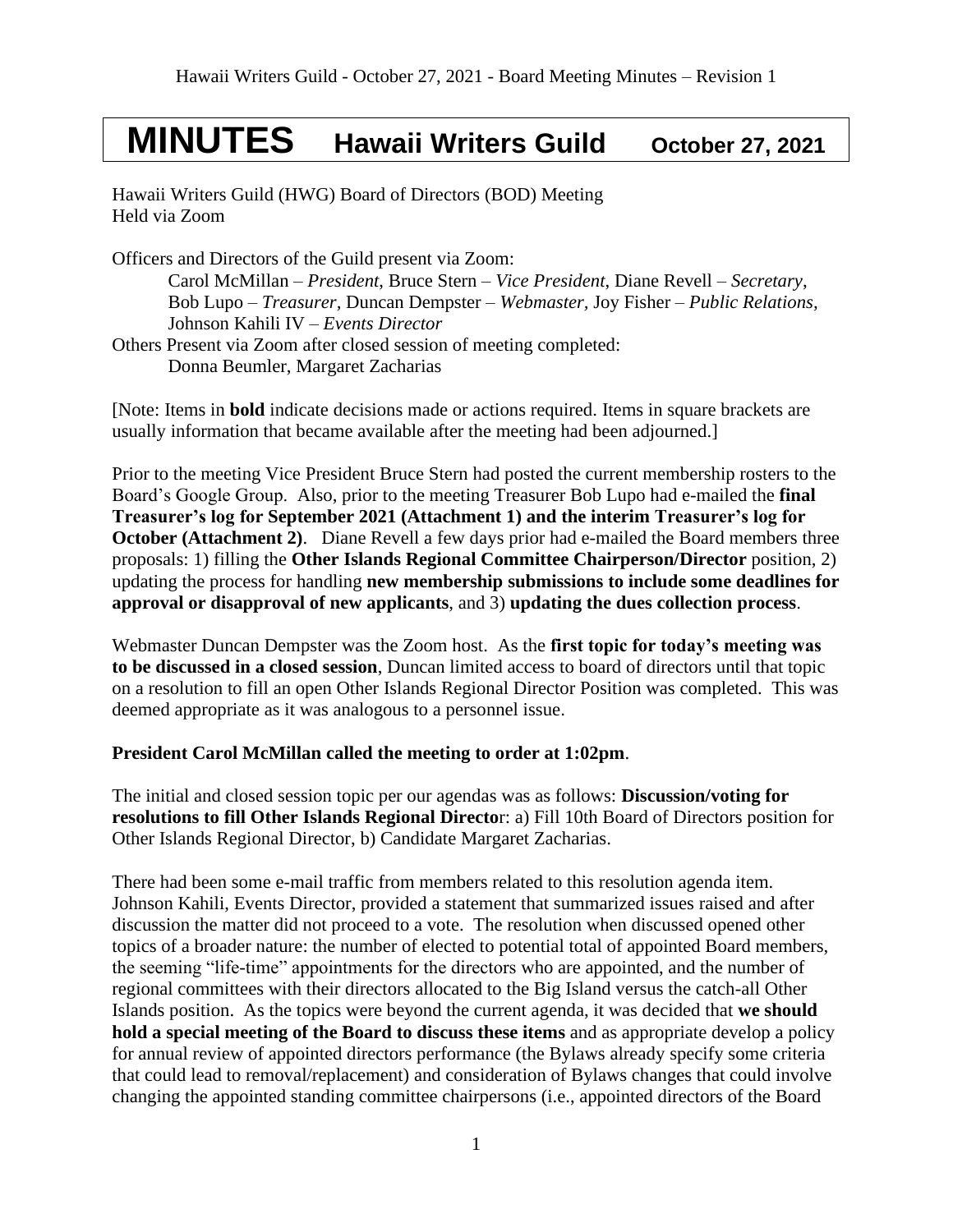to being elected positions or add additional criteria for regional committee chairpersons. [Johnson Kahili subsequently reported that an initial planning meeting on this topic setting the groundwork for the special meeting was held the afternoon of November 2nd with Johnson, Carol McMillan and Bruce Stern attending.]

The closed portion of the meeting ended at 1:32pm.

**Secretary Diane Revell called for approval of the Minutes of the September 22 nd , 2021 HWG Board of Directors Meeting – Revision 1**.It was seconded and **the measure passed unanimously**.

The minutes **will be posted to the Guild's website** in an archive location for minutes. When this is done by the Webmaster, **the Secretary will send an e-mail to all members with the link**. [Completed October 29<sup>th</sup>.]

The next **discussion was of the Resolution on an Update to the New Member Applicant Review Process**. Diane provided an overview of the resolution that had been **sent to the Board members on October 19th and that version is provided as Attachment 3**. That version included specific times by which the Board members would need to reply to their review of a applicant for membership and how to proceed if initially a quorum of directors (51% or more) had not responded by the first deadline, and also what was to be done if a tie for/against approval if a quorum and the deadline had been met. The main point made in the discussion would require a revision to be made to the resolution after the meeting. The revision would clarify when an **approved applicant** had been sent the e-mail by the President of their acceptance At that time, they **would become a pending member. They would become a new member only when they had paid their initial dues**. It was agreed Diane would **send the updated resolution to the Board members for e-mail votes on the revised version**. [Revision 1 of the resolution was sent to Board members on October 30<sup>th</sup>.]

Diane introduced the **Resolution to Update the Dues Collection Process** for our next topic. The initial version had been **sent to the Board Members on October 19th and that version is provided as Attachment 4**. A **point raised by Bruce Stern** was that instead of the wording focusing on working **to synchronize renewal dates being in January, the term calendar year if used would be less ambiguous and other Board members agreed**. It was also clear we should **standardize on calling a newly approved applicant for membership as a pending member until they paid their initial dues to become a new member**. The initial resolution included tables to show **prorating of dues would be done on a quarterly basis** (versus monthly) and how dues would be assessed for members joining as first-time members each quarter, and for existing members as we transition to the renewal of membership dues being done by calendar year versus as previously based on the month they initially joined the Guild. This **quarterly prorating was agreed upon**. The update also spelled out how members who had left the Guild (due to being 6 months delinquent or for other reasons) would be assessed when they decided to rejoin as this had not been well defined nor handled consistently in the past. Based on this new definition of the process, the two members Bob Lupo knew who would have paid a larger amount of dues in rejoining will be given credit for that difference when their dues are next assessed. It was agreed Diane would **send the updated resolution to the Board members**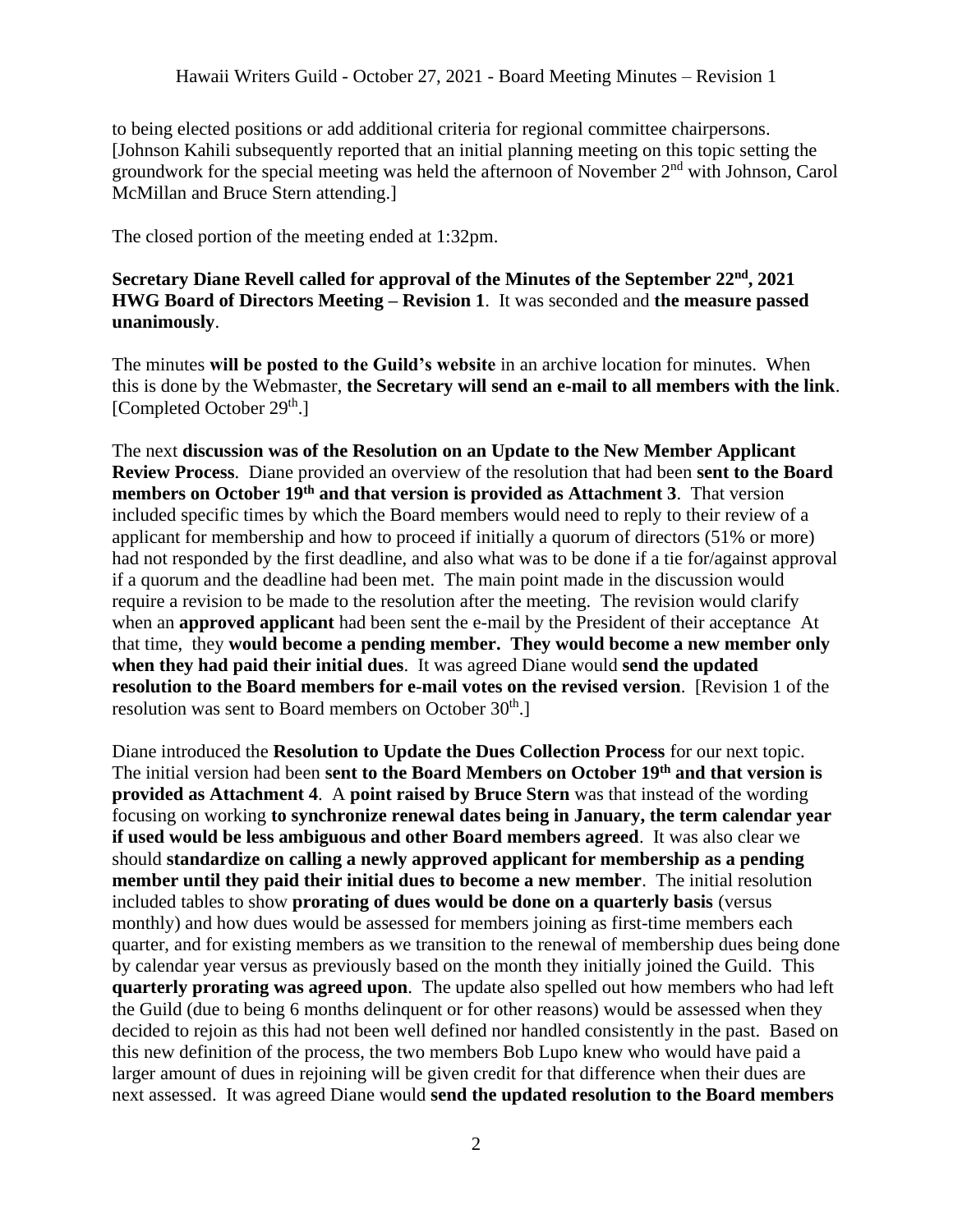**for e-mail votes on the revised version**. [Revision 1 of the resolution was sent to Board members on October 28<sup>th</sup>.]

Joy Fisher requested in both cases of updating the resolutions that the **changes made for the new revisions should be highlighted**. [**This was done by Diane** highlighting new words and showing as strike outs any deleted words.]

Bruce Stern, **Vice President**, provided a summary of the **membership status with 76 active members that includes two student members, one member delinquent on dues, along with the 73 full members**. **One approved applicant is now listed as pending** awaiting payment of their initial annual dues. The pending member is Jacob McKean and **Bob Lupo was was going to send him a dues reminder**. The delinquent category was recently added by Bruce to account for members delinquent on their dues but not so far delinquent as to have most of their membership privileges removed in accordance with our Bylaws. Bruce plans to do an update of the Opt-in List before next meeting.

**Treasurer, Bob Lupo, provided a summary** for the **final September log provided in Attachment 1 and** the details for the **interim October log in Attachment 2**. We had an active last week in September, with 4 members renewing membership, which capped a busy month of a total of 10 members renewing. Hence the Guild ended September and began October with an ASB Operating Balance of \$5,882.46.

Thus far, 6 members have renewed membership this month (2 via PayPal) for Interim Inflows as of October 26 of \$239.12. Hence, the Guild has an Interim Total ASB Balance of \$6,121.58 as of October 26th.

Committee Reports/Updates:

**Events Director, Johnson Kahili**, provided information on the **newly initiated** *Hawaii Writers Showcase* **he debuted on our HWG YouTube channel**. He is the originator of the series which will feature members reading their works. **The first episode on October 22nd featured member Wendy Wilson reading her short story** *The Other One*, a horror story just in time for Halloween: https://www.youtube.com/watch?v=E74S0cr\_17E. He has already recorded for release tomorrow a **second episode that features Carol McMillan reading a couple of her poems then also providing a message of encouragement to Guild members to nominate themselves or another member** for the open positions on the 2022 HWG Board of Directors.

The next major public event of the Guild will be participation in the **Joann Williams Christmas Treasures Art, Gift. Jewelry & Craft Fair at the Kona Beach King Kamehameha Hotel on Friday November 26th & Saturday November 27th in Kailua Kona**. Johnson confirmed with Treasurer, Bob Lupo, the Guild had the required fee in the budget for the Guild to reserve an information table at the event. **Bob will send the check for the required amount to Johnson to be submitted with the reservation form**.

The upcoming **January HWG Annual Meeting planning is just beginning**. The initial date set is **Saturday, January 22nd** after some discussion of non-weekend dates. It was reaffirmed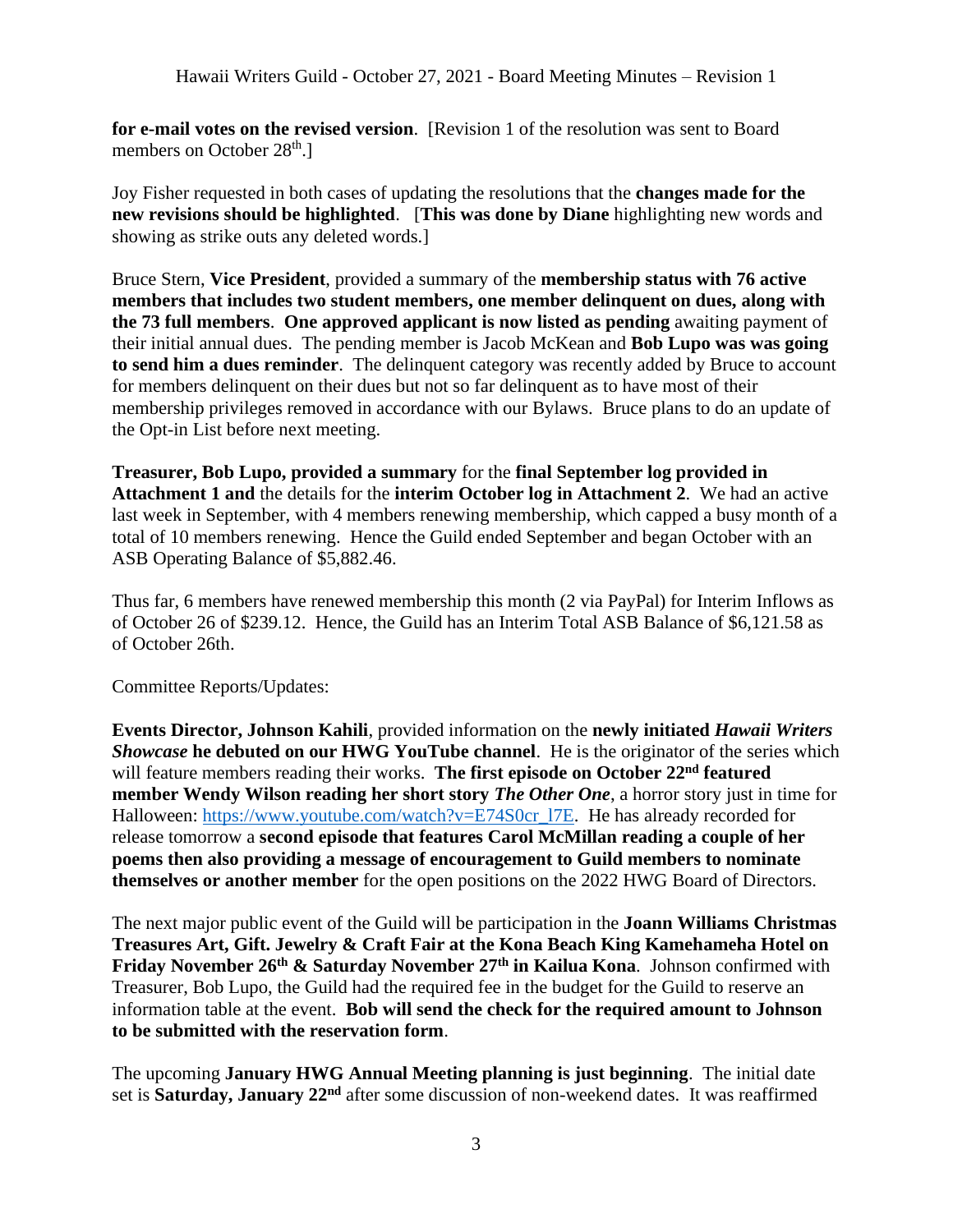that it would again be a **Zoom meeting for this event** with hope to do more of an in-person event in 2023. There was a discussion of the time of day to be chosen. Last year it was held at 1:00pm Hawaii time and for now that is the plan, but **Johnson was going to see if he could collect some information from members if that time worked for most**. Since it will be a Zoom meeting, he said he could handle the meeting logistics versus going to an outside source as was mentioned for consideration at our prior Board meeting.

**The Public Relations Director, Joy Fisher**, sent out a recent **PR release about the new YouTube series** *Hawaii Writers Showcase* and had **posted a copy to the Guild News section of our website to permanently document the event** as part of the history of Hawaii Writers Guild. She will also make that news known to our partners in the Berkeley branch of the California Writers Club.

The next **issue of online Members News** is planned for March 2022 to avoid conflict with the effort to put the *Latitudes* online Literary Review out shortly before that. Joy continues to collect member news in the meantime that she will use in the next issue.

**Our Webmaster, Duncan Dempster**, had **updated the Hawaii Writers Guild website Home page** with an addition of a **Help Wanted item for officer nominations** that takes one to the criteria and position descriptions when clicking on the "Help Wanted" text. He also put in a statement of the coming **deadline for submittals for the 3rd** *Latitudes* **edition** on the Home page near the reference to the 2nd edition's release earlier this year. This included a link to current submission requirements for *Latitudes* 2022 as he realized he had the older version still on the website up until then.

**For the 3rd edition of our literary review** *Latitudes* **that is led by Bob Lupo, submissions**  have now been open since September 15<sup>th</sup> and will remain open until November 15<sup>th</sup>. Current submittals include 17 for poetry, 6 non-fiction, 8 fiction that includes some flash fiction, but zero for drama. **Submittal counts to date are less than last year, but time remains to catch up**. Bob said the submission rule compliance has been excellent though some did not include the entry form with their submittal, even in those cases the written work submitted did comply with the required format.

**Carol McMillan reported status for the ad hoc Nomination Committee**. They have candidates for each of the four officer positions. There was some discussion of the rule they created to not let potential candidates know of other candidates that would be on the ballot for the same position. It seemed some thought this rule would encourage others to run while some thought it would discourage them. **Nominations are open until November 15th** and one can find more details on our website as mentioned above in the Webmaster's report.

For **South Hawaii/Volcano**, Joy reported that she had heard recently from Bryan Furer the **Regional Director** for that region. They had planned to have a **public reading of the Volcano Writers Group book** *Out of our Minds: Voices From The Mist* around Halloween time, but pandemic restrictions had not relaxed enough to proceed. They **hope to now do that near Thanksgiving**.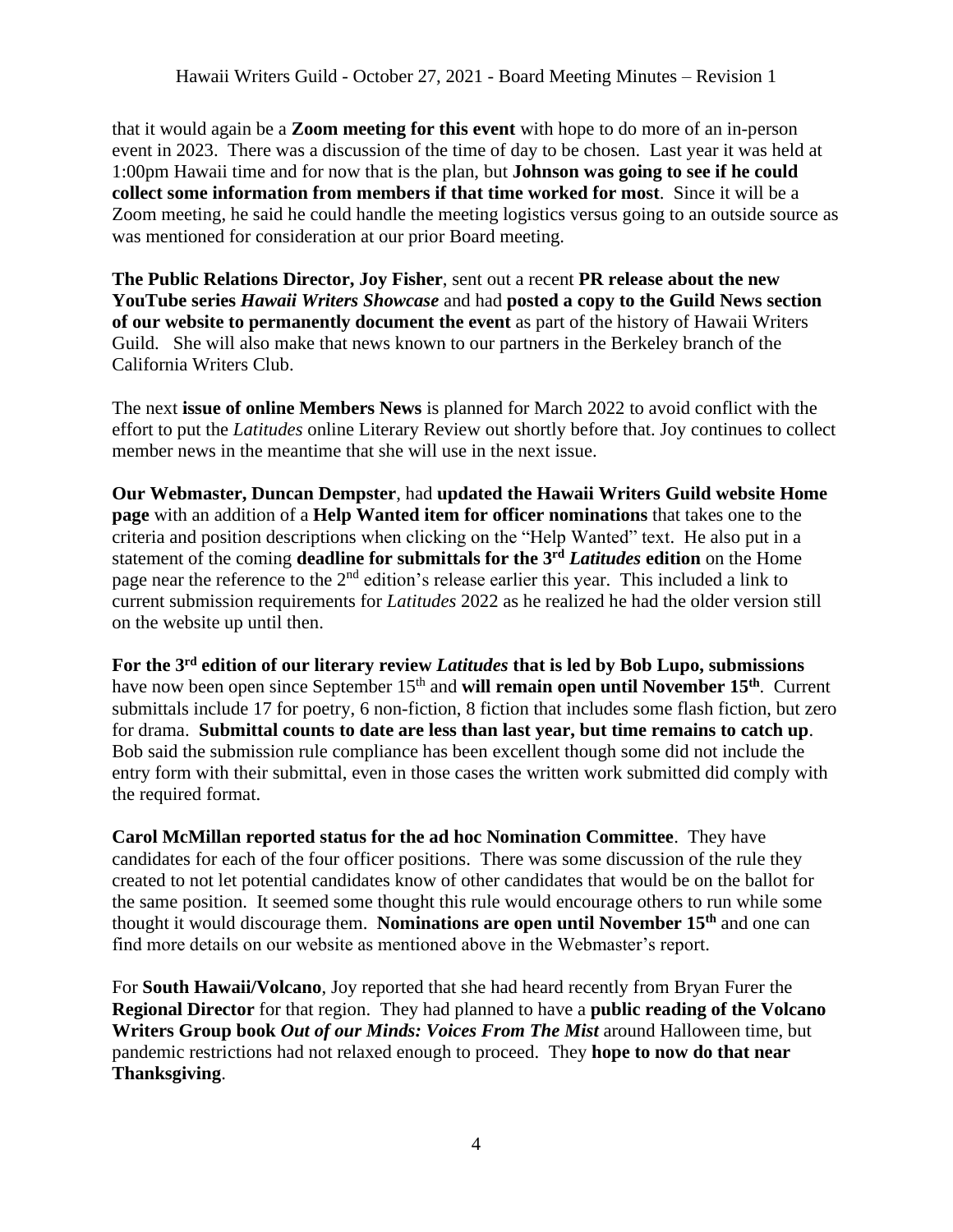Hawaii Writers Guild - October 27, 2021 - Board Meeting Minutes – Revision 1

The next regular Board meeting date is set for Wednesday, November 24<sup>th</sup> at 1:00pm-**2:30pm via the Guild's own Zoom account**. The fact this is the day before Thanksgiving was pointed out, but the Board members agreed that date would be fine.

There was no new business raised and we were running late in any case.

The meeting was adjourned at 2:47 pm.

Respectfully submitted, Diane Revell, Secretary

Announcements:

- 1. The next regular Board meeting time and place: Wednesday, November 24<sup>th</sup> **at 1:00pm – 2:30pm. Meetings will all be via Zoom for the foreseeable future**. Attendance via internet or phone via Zoom will be offered and if still under "stay at home" restrictions it will be the sole method used.
- **2. Requests for items to be added to the agenda for the next regular Board meeting** should be **sent to the President Carol McMillan and Secretary Diane Revell at their e-mail addresses** [\(sylvanease@gmail.com](mailto:sylvanease@gmail.com) and [diane.b.revell@](mailto:diane.b.revell@gmail.com)gmail.com) **10-days prior to the next meeting, so by November 14 th . The agenda will be e-mailed November 19th to the full membership five days prior to the meeting.**

Attachment 1: Hawaii Writers Guild Final Treasurer's Log for September 2021

Attachment 2: Hawaii Writers Guild Interim Treasurer's Log for October 2021

Attachment 3: Resolution – To Update to Membership Applicant Process dated Oct.19, 2021

Attachment 4: Resolution – To Update Dues Collection Process dated Oct.19, 2021

Parking Lot:

- 1. Ad hoc nomination committee to provide feedback on candidates for our 2022 officer election and work on voters information sheet and ballot. **Carol McMillan**
- 2. Present status on planned special meeting to address a) annual review of appointed directors and b) number and allocation of regional directors by location, and c) any related issues. **Carol McMillan/Johnson Kahili/Bruce Stern**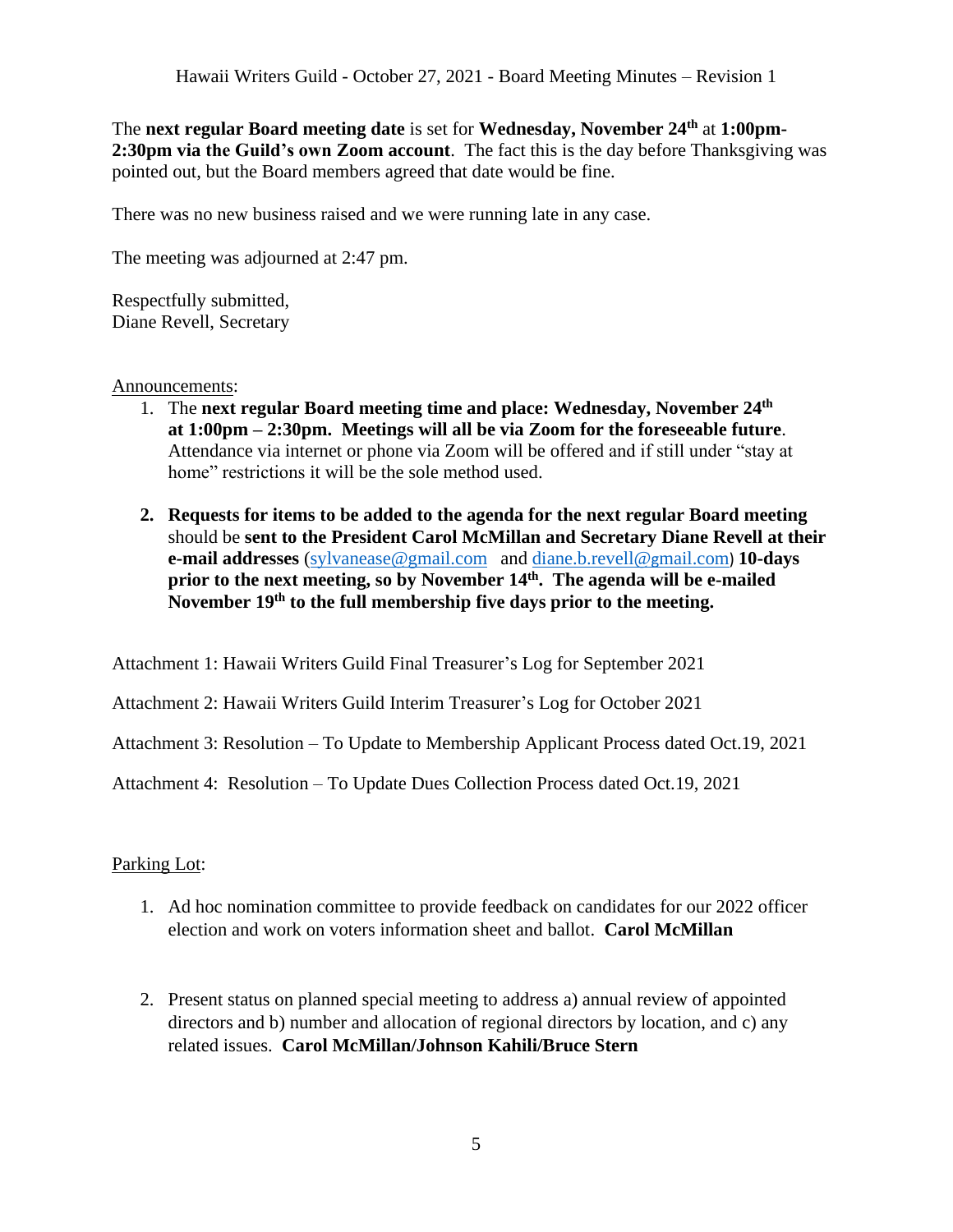Hawaii Writers Guild - October 27, 2021 - Board Meeting Minutes – Revision 1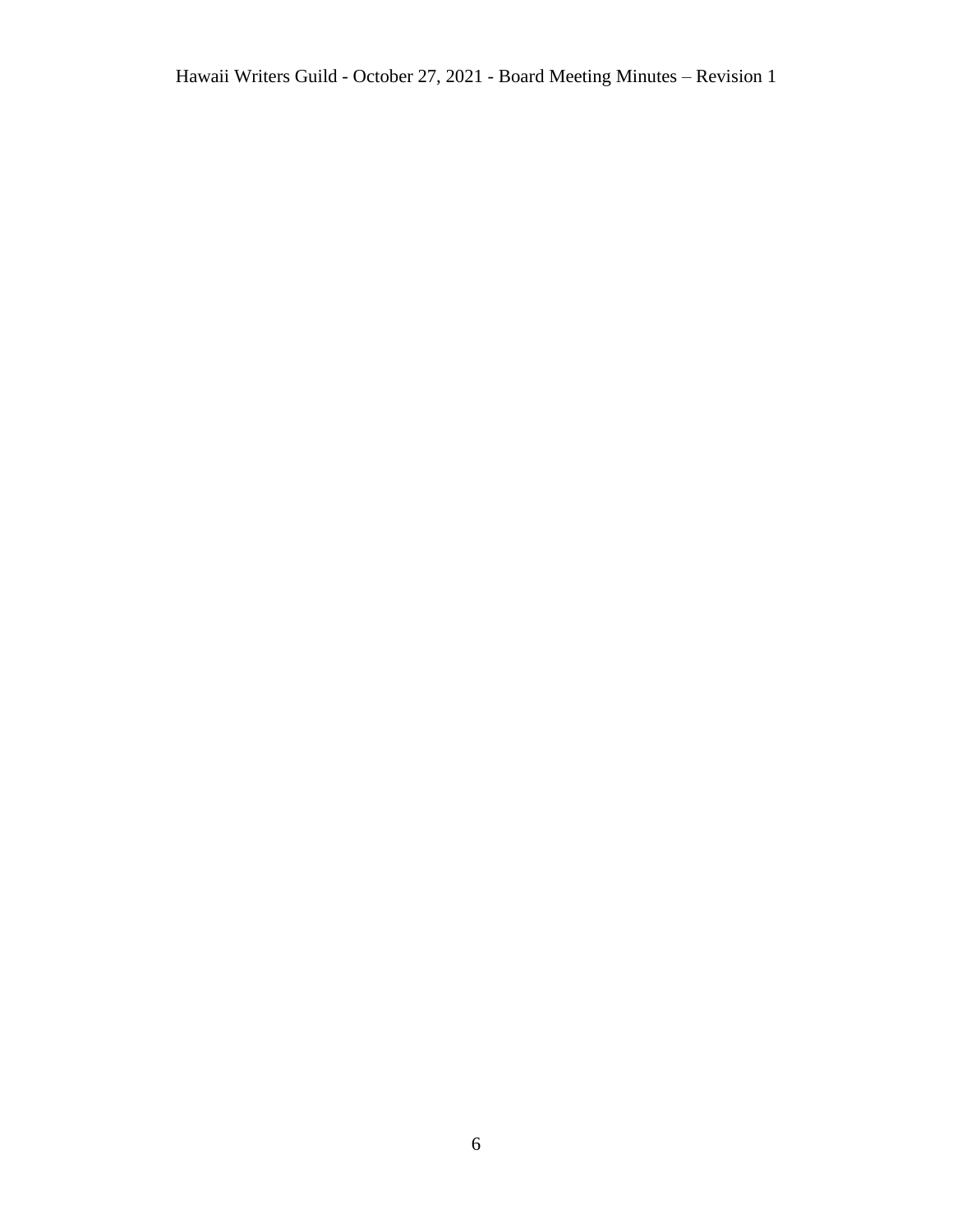|                                                          |  |                                             |  |         | Final Hawaii Writers Guild Treasurers Log as of September 30, 2021 |            |
|----------------------------------------------------------|--|---------------------------------------------|--|---------|--------------------------------------------------------------------|------------|
|                                                          |  | ASB Operating Balance as of August 31, 2021 |  |         |                                                                    | \$5,490.10 |
|                                                          |  |                                             |  |         |                                                                    |            |
|                                                          |  | <b>Total September Inflows</b>              |  |         |                                                                    |            |
|                                                          |  |                                             |  |         |                                                                    |            |
| Helena Kin, August 2020 Membership Renewal, PayPal       |  |                                             |  |         |                                                                    | 39.56      |
| Carol Prescott, November 2020 Membership Renewal, PayPal |  |                                             |  |         |                                                                    | 39.56      |
| Carol Hannum, January 2021 Membership Renewal            |  |                                             |  |         | 40.00                                                              |            |
| Bryan Furer, March 2021 Membership Renewal               |  |                                             |  |         |                                                                    | 40.00      |
| Zachary Ehrmann, New Member Initiation                   |  |                                             |  | 40.00   |                                                                    |            |
| Linda Heath, Membership Renewal, September 2021          |  |                                             |  | 40.00   |                                                                    |            |
| Holly Algood, Membership Renewal, PayPal                 |  |                                             |  | 39.56   |                                                                    |            |
| David Emerson, Membership Renewal, Paypal                |  |                                             |  |         | 39.56                                                              |            |
| Michael Foley, Membership Renewal, PayPal                |  |                                             |  | 39.56   |                                                                    |            |
| Johnson Kahili, Membership Renewal, PayPal               |  |                                             |  |         |                                                                    | 39.56      |
|                                                          |  | <b>Total September Inflows</b>              |  |         |                                                                    | 397.36     |
|                                                          |  |                                             |  |         |                                                                    |            |
|                                                          |  | <b>Total September Outflows</b>             |  |         |                                                                    |            |
| <b>ASB Monthly Fee</b>                                   |  |                                             |  |         |                                                                    | $-5.00$    |
|                                                          |  |                                             |  |         |                                                                    |            |
| <b>Total September Outflows</b>                          |  |                                             |  | $-5.00$ |                                                                    |            |
| Interim ASB Operating Balance as of September 22,2021    |  |                                             |  |         |                                                                    | 5882.46    |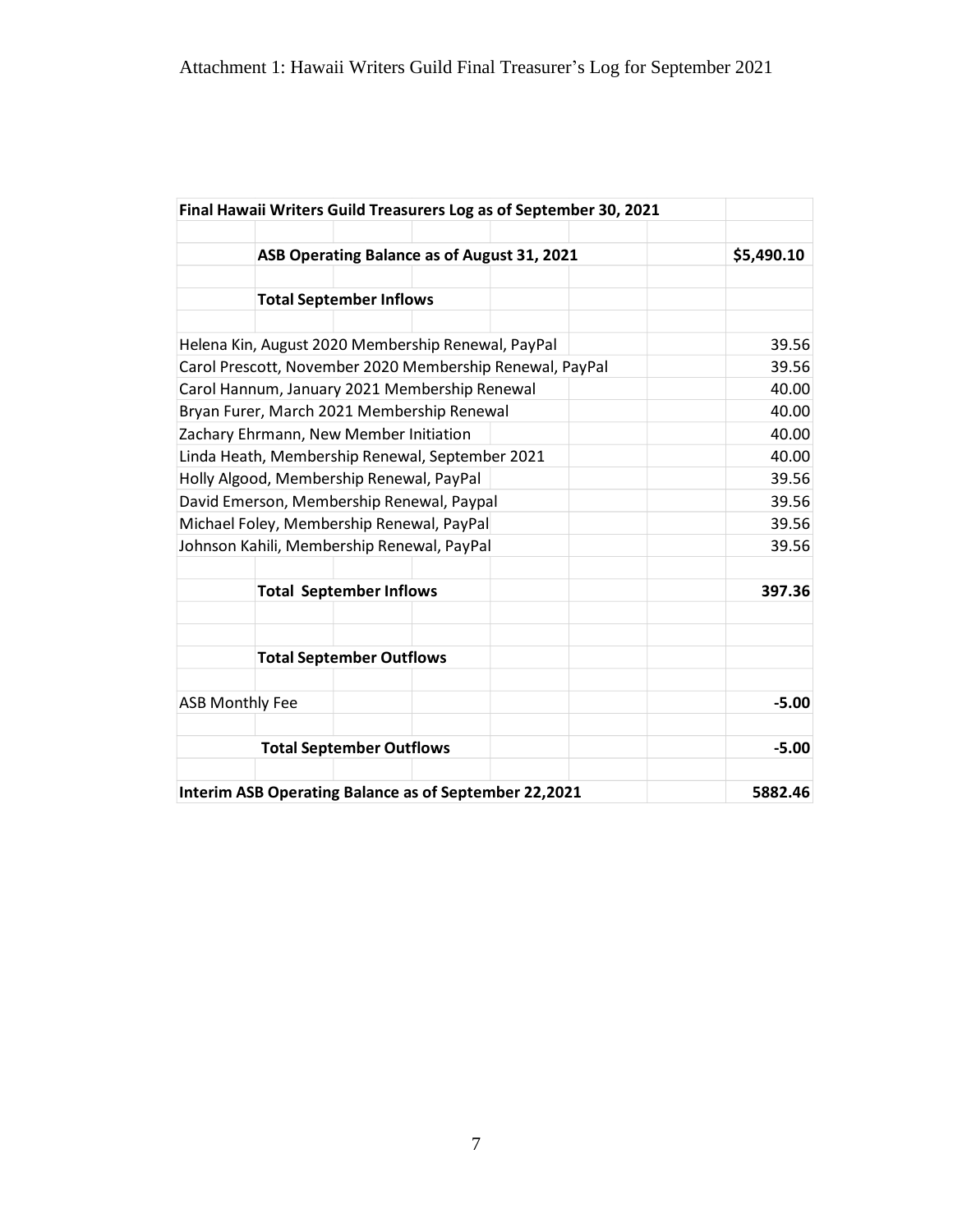|                                  |                                                | Updated Interim Hawaii Writers Guild Treasuer's Log as of October 26,2021 |       |       |            |
|----------------------------------|------------------------------------------------|---------------------------------------------------------------------------|-------|-------|------------|
|                                  | ASB Operating Balance as of September 30, 2021 |                                                                           |       |       | \$5,882.46 |
|                                  |                                                | <b>Interim October Inflows</b>                                            |       |       |            |
|                                  |                                                | Richard Bodien, Membership Renewal                                        |       |       | 40.00      |
| Donna Maltz, Membership Renewal  |                                                |                                                                           | 40.00 |       |            |
| Tessa Rice, Membership Renewal   |                                                |                                                                           |       | 40.00 |            |
| YouFeng Shen, Membership Renewal |                                                |                                                                           | 40.00 |       |            |
|                                  |                                                | Wendy Wilson, Membership Renewal, PayPal                                  |       |       | 39.56      |
|                                  |                                                | Frank Reilly, Membership Renewal, PayPal                                  |       |       | 39.56      |
|                                  |                                                | <b>Total Interim October Inflows</b>                                      |       |       | 239.12     |
|                                  |                                                | <b>Total Interim October Outflows</b>                                     |       |       | 0.00       |
|                                  |                                                | Interim ASB Operating Balance as of October 26, 2021                      |       |       | \$6,121.58 |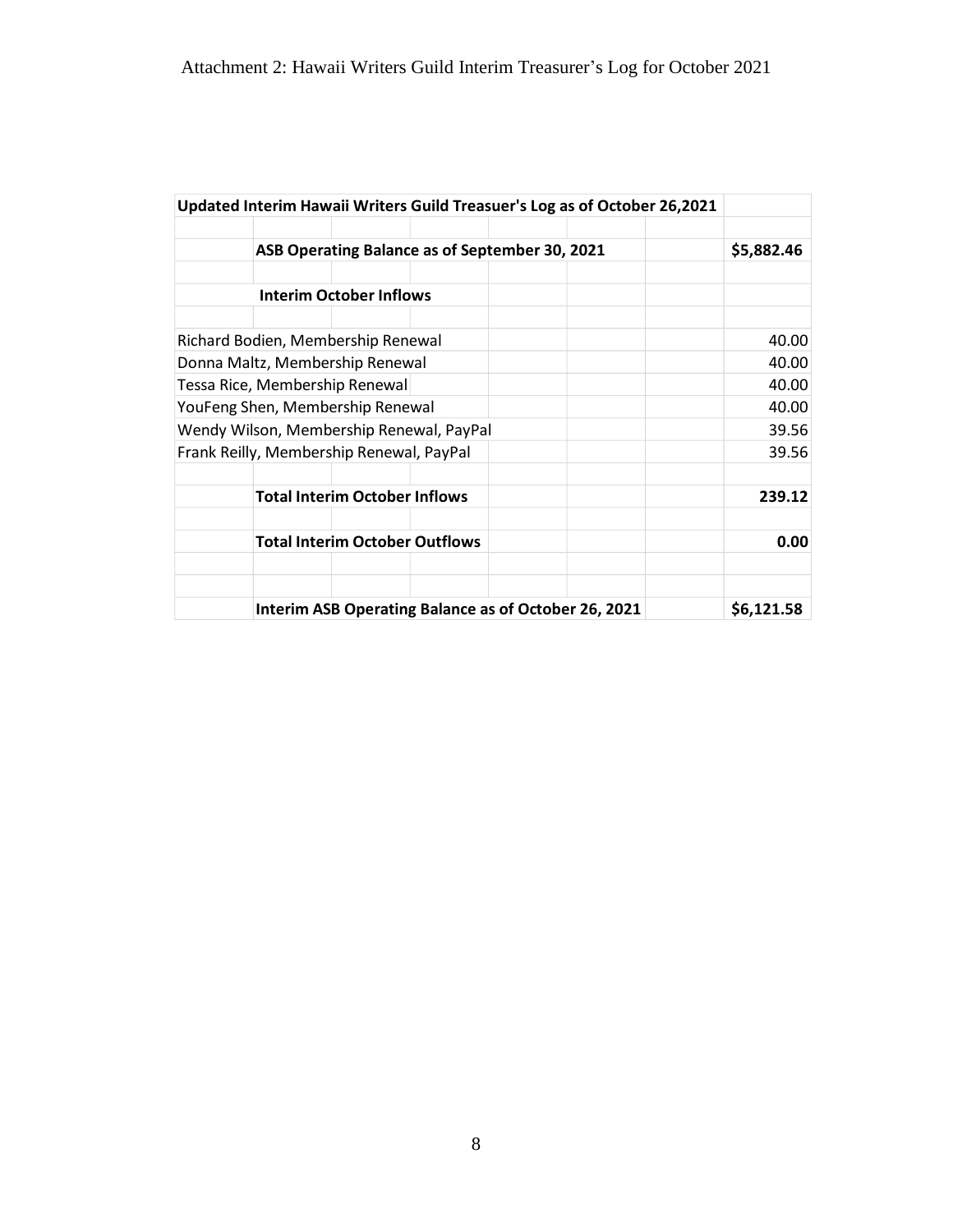Resolution to formalize with time requirements the Hawaii Writers Guild new member applicant review process including redefinition of date of joining as a new member.

Proposed Date: *\_\_\_\_October 19, 2021* \_\_\_\_\_\_\_ Approved Date: \_\_\_\_\_\_ Resolution to Formalize and Update HWG New Member Applicant Review Process

**Background:** When a recent applicant applied and there was at least one recommendation to deny membership with some director votes still not in after several days, an e-mail exchange began with the process for accepting or denying membership including minimum number of director replies required and if any deadlines on the decision process. The minimum number of votes required was a quorum (51%), but there was no defined deadline. A quorum of directors is expected to reply at a minimum. For HWG that would be with our current 9 directors at least 5 replies are needed to end the process at the time of the initial deadline. The more subtle point about a minimum quorum without waiting for a defined deadline would allow the late votes to override the initial quorum voting. To avoid this a deadline is needed for the President to be able to declare the results without later votes overturning the result.

At the September 22, 2021, Board of Directors meeting the issue was raised and a proposal had been made to incorporate updates to solve the concern with that initial proposal included in the minutes of the Board meeting. Also, additional discussion proposed another change, and the updated version is provided on the page following the next page that provides the applicable section of the Bylaws making it clear a change to the Bylaws is not needed to revise this new membership process as it only requires Board approval. This additional change would include establishing the date for a new member joining as the date their application was approved by the Board with the President sending an e-mail to the member acknowledging their acceptance to the Hawaii Writers Guild. (This would replace the prior date of "joining" the Guild that had been tied to the date of their initial payment of annual dues.) A separate resolution will be voted upon that is specific to membership dues collection and some proposed changes to that process, but the change to definition of the date of joining will also cause the clock on delinquency of dues payments to start sooner than previously implemented.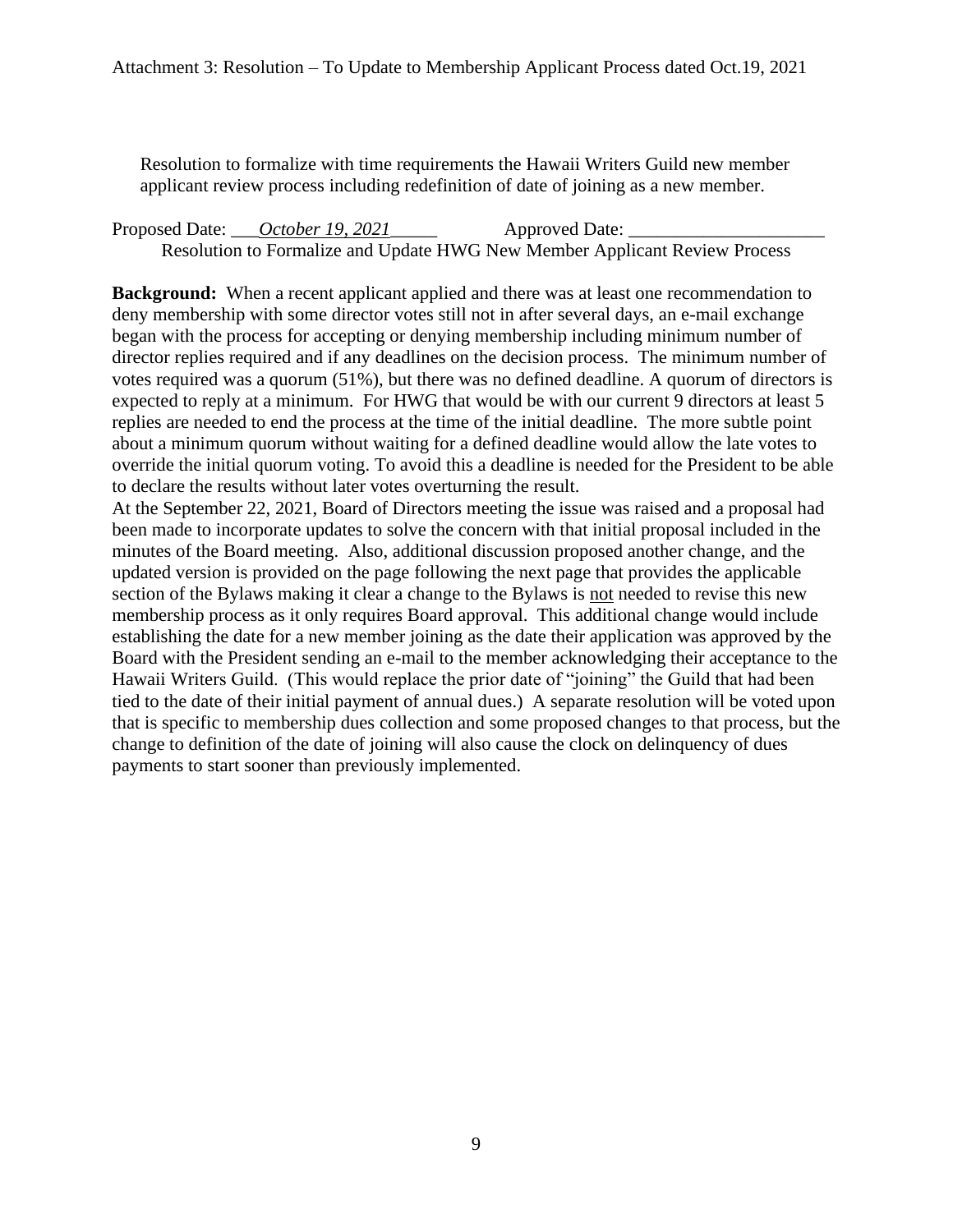#### Attachment 3: Resolution – To Update to Membership Applicant Process dated Oct.19, 2021 Extract HWG BYLAWS, Revision 1 – December 3, 2019

#### ARTICLE III

#### **MEMBERSHIP**

Section 3.1 Corporate (Guild) Members. The Hawaii Writers Guild (also known as the Guild) shall have Guild Members. Notwithstanding membership, the Board of Directors shall have sole voting rights in the Hawaii Writers Guild, except election of officers shall be the right of all non-student members in good standing. At any event sponsored by the Hawaii Writers Guild, members of the Guild shall have priority over any non-member participants, with the exception of featured speakers. Guild membership shall be open to approved applicants who demonstrate in print skill in the art of writing as determined by the Board of Directors or for student members with a recommendation of one of their teachers. Writers seeking guild membership shall follow application procedures established by the Board of Directors and subject to change from time to time. Annual dues are required for membership. The rate of annual dues may be adjusted from time to time by the Board of Directors.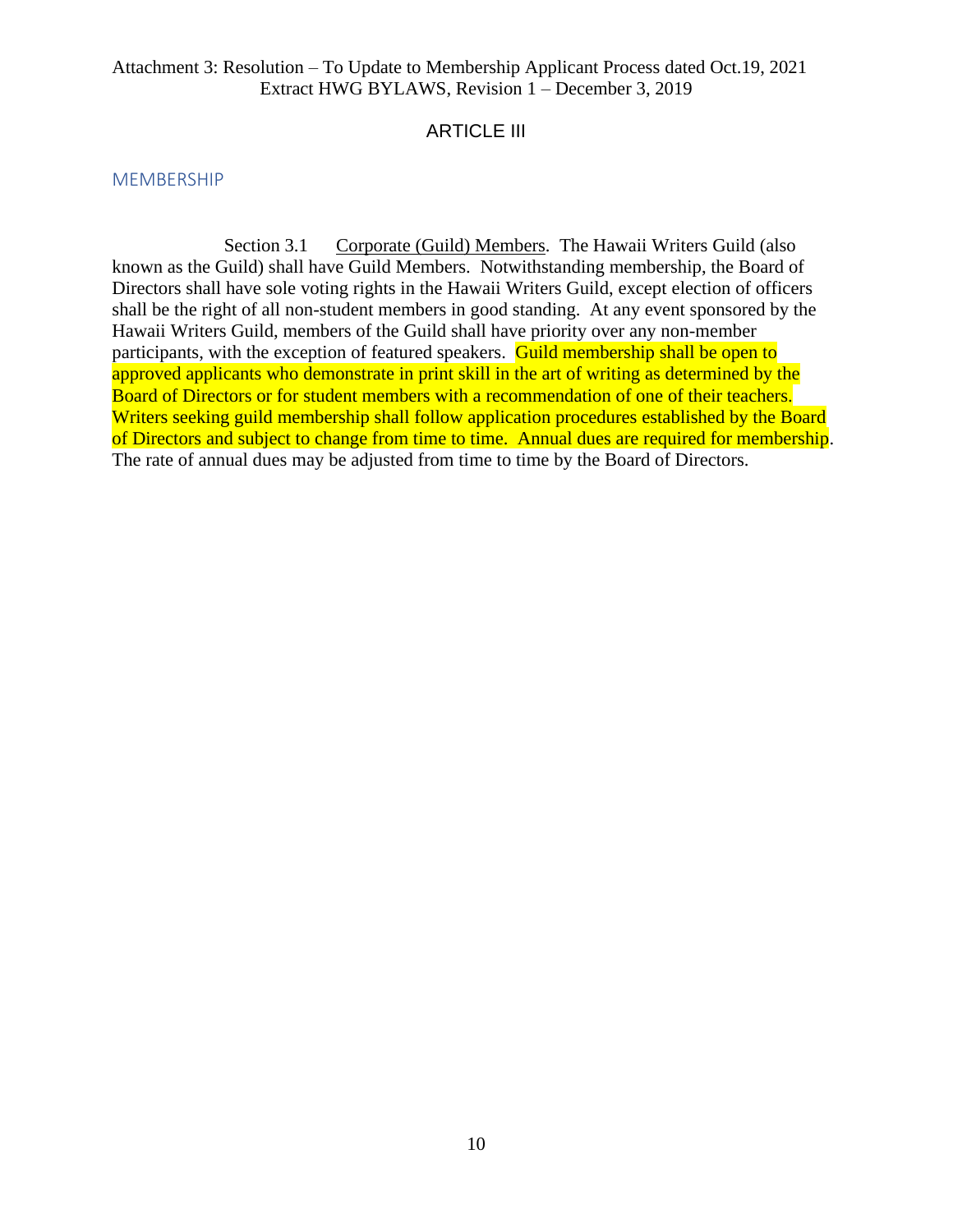## **Updates to existing process in red**

- Applicant applies for HWG membership via Hawaii Writers Guild website form  $\&$ Webmaster reviews to filter out any spam or bogus applications
- Webmaster sends e-mail to Board members with application and request for yay/nay votes be sent to President.
	- 1. Webmaster includes deadline for response as 1 week from his e-mail being sent
	- 2. If no quorum by deadline, President sends reminder to Board members who have not responded with need for x-more director votes on applicant by new deadline of one added week from original deadline date.
	- 3. If a tie results by final deadline, President reminds remaining non-respondent directors their vote needed right away. Phone call or text recommended with related e-mail.

| <i>Votes in by initial</i><br>deadline or updated<br>deadline | <b>Action to Take</b>                                                                                                                                                                                                                                                                       |
|---------------------------------------------------------------|---------------------------------------------------------------------------------------------------------------------------------------------------------------------------------------------------------------------------------------------------------------------------------------------|
| Less than quorum of<br>directors                              | President sends strong reminder update with new deadline<br>by adding 1 week.                                                                                                                                                                                                               |
| Quorum but less than<br>all directors                         | Done if no tie vote<br>Or<br>If a tie vote, President contacts outstanding directors for tie<br>breaker votes by new deadline of 1 more week.                                                                                                                                               |
| All directors responded                                       | Done even if before deadline if no tie.<br>Or<br>If a tie breaker needed, President summarizes rationale on<br>negative votes to send to directors again to see if any<br>changes in votes within one week. If still a tie after final<br>deadline, President will make the final decision. |

• President informs applicant of acceptance and notes request for dues and related HWG website information will follow from Webmaster. Treasurer to monitor for dues. Vice President updates membership roster with information on new member.

Or

• If applicant rejected, President informs applicant of rejection with rationale of ways to improve and suggest applicant to reply again when improvements made.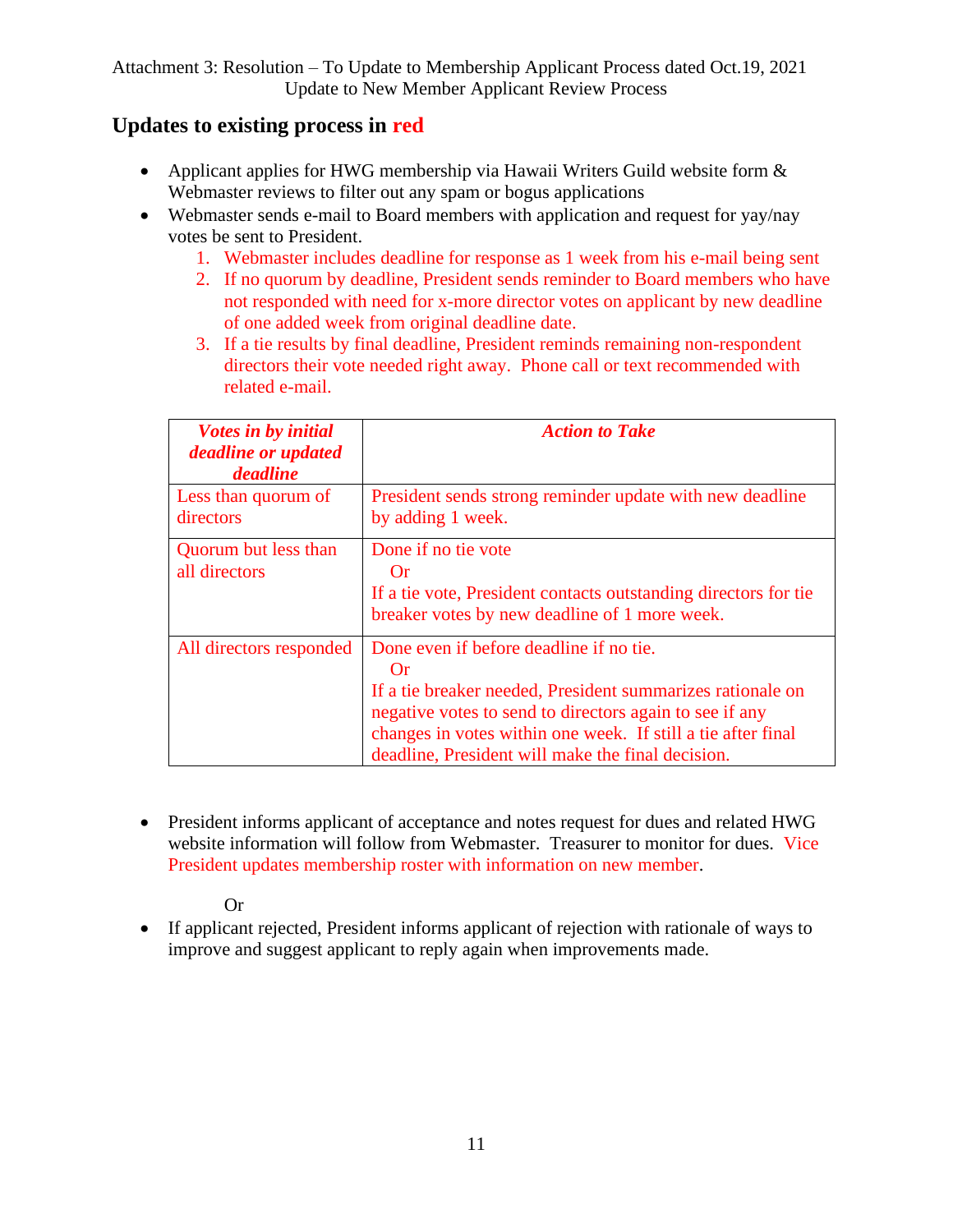Present a resolution to formalize a change in the dues collection process to include redefinition of new member date (approved date vs. initial dues paid date), synchronizing to annual dues owed in January each year and to be paid prior to annual meeting, means to prorate dues owed and handling dues owed of former members who want to rejoin first via email to Board then at meeting for approval.

Proposed Date: *October 19, 2021* Approved Date: Resolution to Formalize and Update HWG Dues Collection Process

**Background:** At the September 22, 2021, Board of Directors meeting, some of the increase in active member totals from last time were members that were previously months delinquent on their dues that have since paid, or one who had been very delinquent on dues, then said they'd relinquish membership but planned to rejoin later and has now rejoined. Bruce said this last case raised some questions on how to handle those who are more than 3 or even 6 or more months delinquent. Do they pay to cover all the time away or does it reset the start date on membership if they basically rejoin (reset their dues date) after being inactive so long? This led to a fair amount of discussion. With some input from Treasurer Bob Lupo, it seems some of the cases relative to dues being paid after a significant period of delinquency may have been handled differently than for some other members. We agreed that the policy needs to be written down to make it clear and ensure consistency and some other updates were proposed. Diane Revell agreed to write up the policy along with the process relative to dues and initiating memberships. A quick summary of the updates discussed were included in the minutes of the September 22 Board meeting, but some additional discussion modified those with the agreement to move to reset the annual dues to be paid every January versus the due date for each member being tied to the month they became a member. Bylaws relative to dues are provided with highlights to the pertinent sections in the pages following the process update for dues. The updated process follows.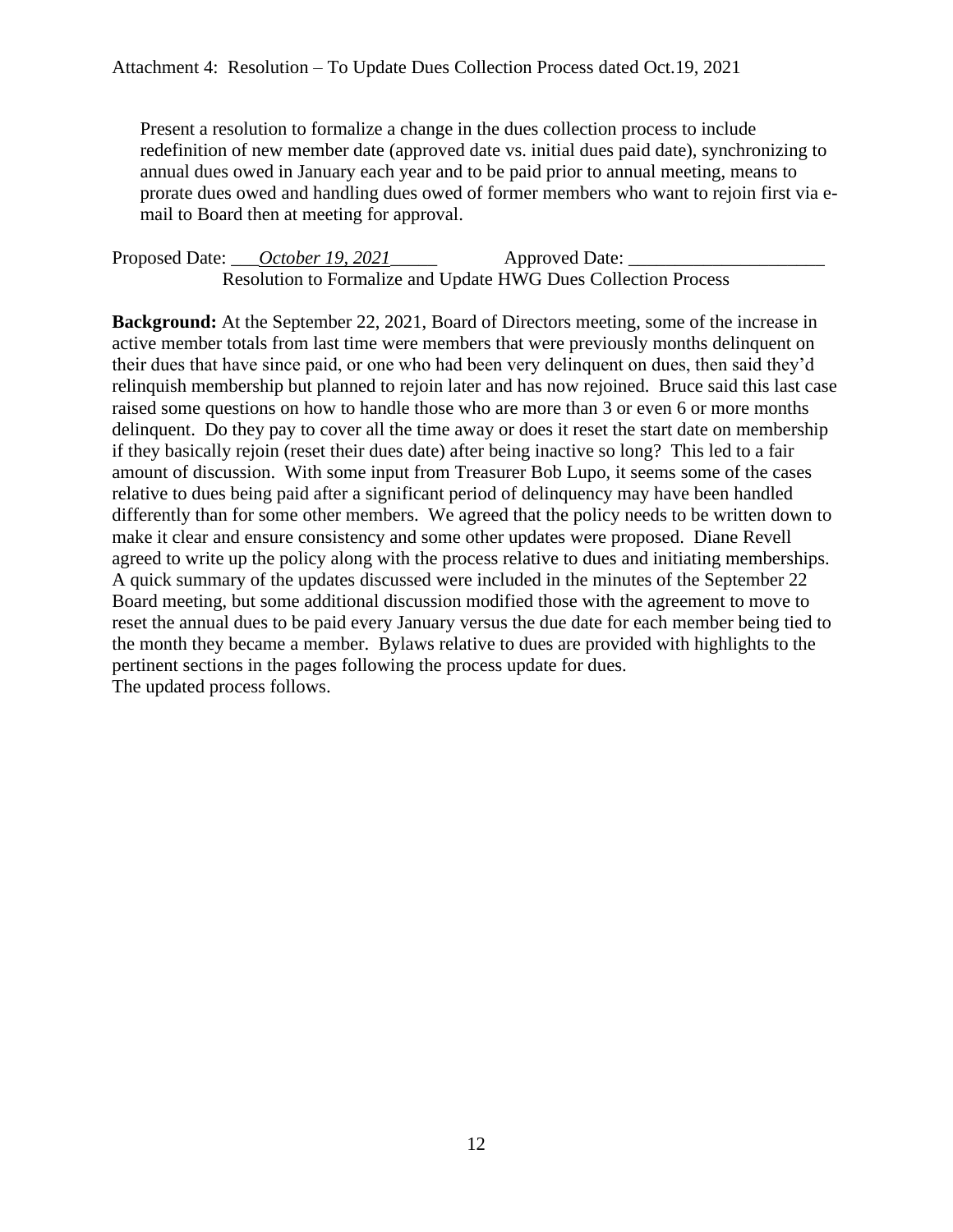Attachment 4: Resolution – To Update Dues Collection Process dated Oct.19, 2021 Update Dues Collection Process dated Oct.19, 2021

#### **Process for dues collection with transition to annual dues collected in January for all members**.

1. For a new member:

:

- a. Once the member's application is accepted they are notified by the President they have been accepted into the Hawaii Writers Guild (added to the membership roster), they will receive an e-mail from the Webmaster about providing a bio for the HWG website Our Authors page and more, but also be informed about paying their initial dues and how to do so either via PayPal or a check to the Treasurer.
- b. The statement from the Webmaster will include the amount due prorated quarterly to get to January. The month of acceptance date will result in the following initial dues:

| <b>Month of Acceptance into Guild</b> | <b>Initial Dues</b>     | <b>Amount with Current</b><br><b>Annual Dues of \$40</b> |
|---------------------------------------|-------------------------|----------------------------------------------------------|
| January, February, March.             | <b>Full Annual Dues</b> | \$40                                                     |
| April, May, June                      | 3/4 Annual Dues         | \$30                                                     |
| July, August, September               | 1/2 Annual Dues         | \$20                                                     |
| October, November, December           | 1/4 Annual Dues         | \$10                                                     |

- c. Per the Bylaws: Over 3 months delinquent a member loses privileges like their entry on our website Our Authors page and a personal page if they had one, Annual Meeting attendance, and voting on officers at the Annual Meeting that is not allowed if not current on dues. After 6 months the writer's entry is made inactive in our membership database. This timeline will apply to new members who do not pay initial dues and to existing members who had previously paid dues.
- d. The Treasurer will provide e-mail reminders to any new members that are delinquent on paying their initial dues.
- 2. For all existing members, the Treasurer will send a reminder in December of the upcoming payment of annual dues owed in January.
	- a. During the transition to a January annual dues payment for all members, those who have paid in 2021 for dues into a particular month of 2022, the amount owed will be prorated in January 2022 to the amount needed to fill out the remainder of 2022 dues.
	- b. A table prorated for 2022 annual dues to be paid in January to fill out the year for those who already paid part of 2022 in 2021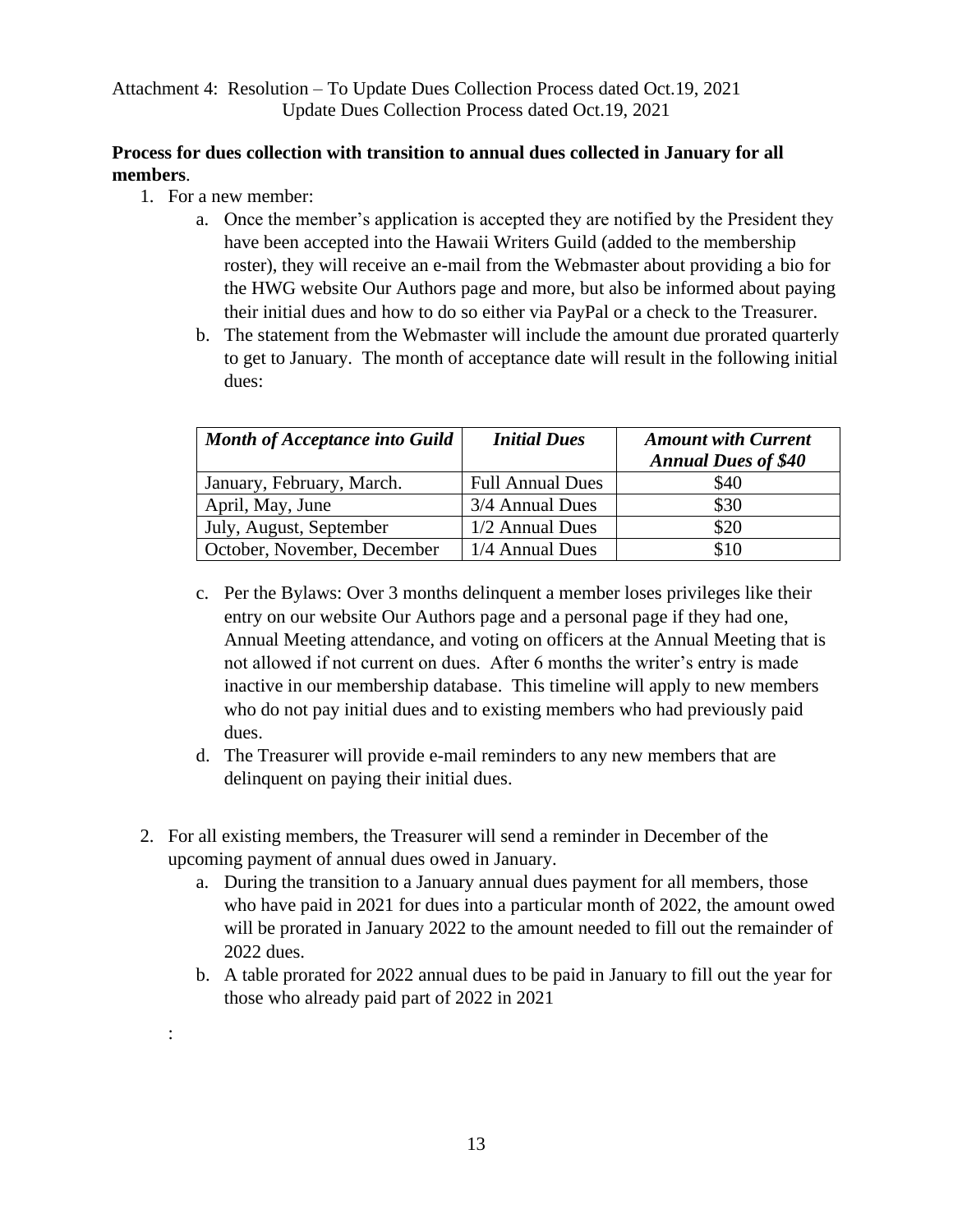Attachment 4: Resolution – To Update Dues Collection Process dated Oct.19, 2021 Update Dues Collection Process dated Oct.19, 2021

| Last Month of 2022 Already<br>Paid | 2022 Dues Owed<br><i>in January</i> | <b>Amount with Current</b><br><b>Annual Dues of \$40</b> |
|------------------------------------|-------------------------------------|----------------------------------------------------------|
| January, February, March.          | <b>Full Annual Dues</b>             | \$40                                                     |
| April, May, June                   | 3/4 Annual Dues                     | \$30                                                     |
| July, August, September            | 1/2 Annual Dues                     | \$20                                                     |
| October, November, December        | 1/4 Annual Dues                     | \$10                                                     |

- 3. For an existing member who has previously paid dues but is now delinquent by one to three months.
	- a. Each month the Treasurer will provide a reminder e-mail to the member, requesting information as to when they might pay the dues owed, if any hardship leading to the delinquency (that might allow the annual dues to be waived), or if their intent is to leave the Guild.
	- b. Per the Bylaws they will not be able to attend the Guild's annual meeting and will not be eligible to vote in the election for the officers nor be nominated as a candidate.
	- c. The Treasurer will coordinate with the Vice President about the status on any member with the delinquent dues payment and any response provided by that member to the Treasurer.
- 4. For an existing member who has previously paid dues but is now delinquent by four to six months.
	- a. Each month the Treasurer will provide a reminder e-mail to the member, requesting information as to when they might pay the dues owed, if any hardship leading to the delinquency (that might allow the annual dues to be waived), or if their intent is to leave the Guild. This will include the information from the Bylaws that they will have the following membership privileges withheld until their dues are paid:
		- i. Per the Bylaws they will not be able to attend the Guild's annual meeting and will not be eligible to vote in the election for the officers nor be nominated as a candidate
		- ii. Their entry on our website Our Authors page and a personal page if they had one will be removed until their dues are paid.
		- iii. They will be warned that after 6 months of non-payment, they will be removed as a member of the Guild.
	- b. The Treasurer will coordinate with the Vice President about the status on any member with the delinquent dues payment and any response provided by that member to the Treasurer.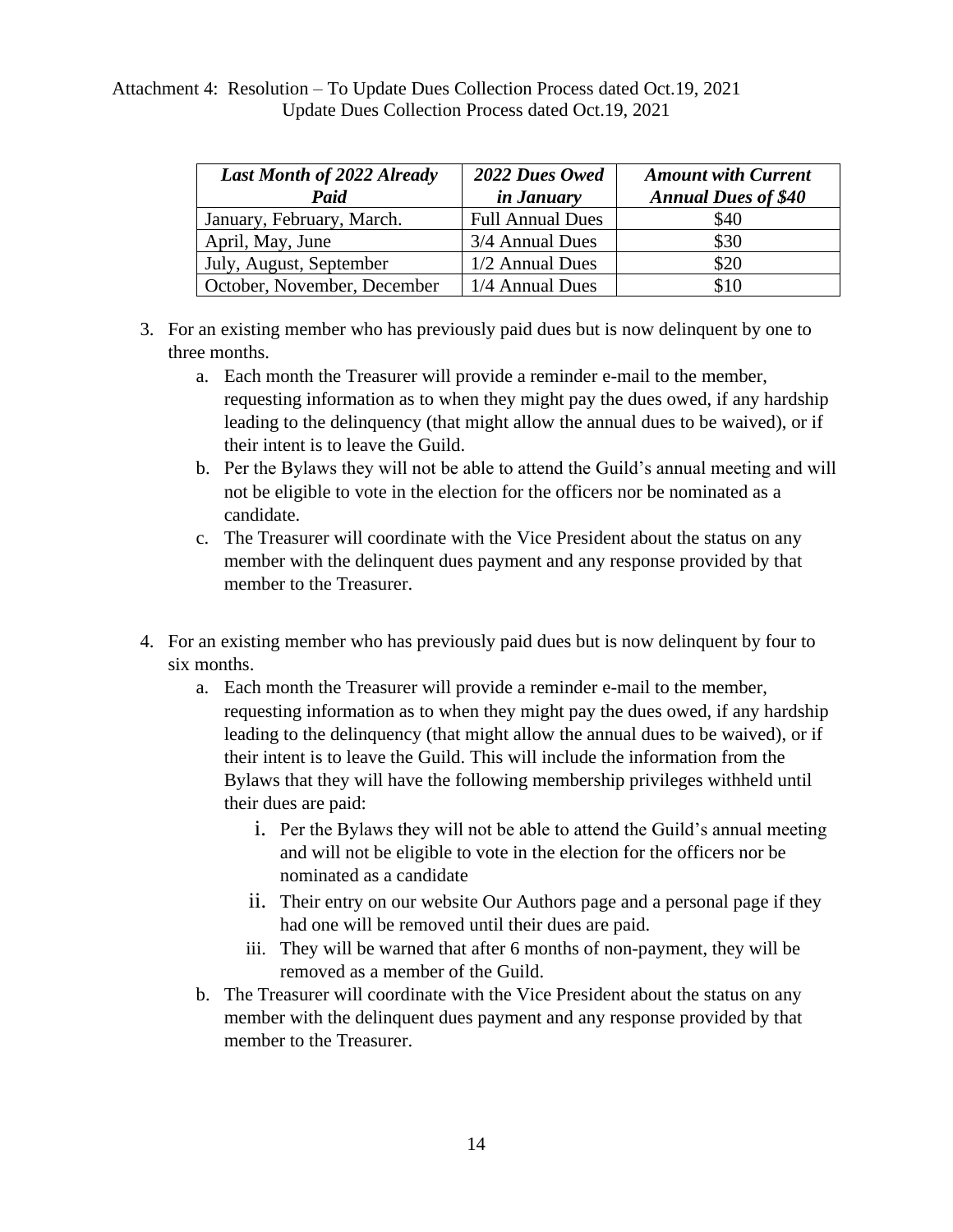Attachment 4: Resolution – To Update Dues Collection Process dated Oct.19, 2021 Update Dues Collection Process dated Oct.19, 2021

- c. The Vice President will update the active members list provided for the HWG Members Facebook group manager, to remove any member more than 3 months delinquent on dues.
- d. The Treasurer will coordinate with the Webmaster about the status on any member with the delinquent dues of more than 3 months so that the Webmaster can remove the member's bio and personal page from our HWG website.
- 5. For a former member who left the Guild, then rejoins after 6 months by requesting reinstatement, they will owe dues as if they just joined as a new member with the month of the notice of reinstatement setting the dues amount owed as given in the table in 1.b above.
- 6. For past members who were already reinstated previously by rejoining after 6 months or more as inactive, but also paid past dues owned up to the date of reinstatement, they will be given credit for those dues payments toward their current dues owed in the future. This is just a very small number of cases